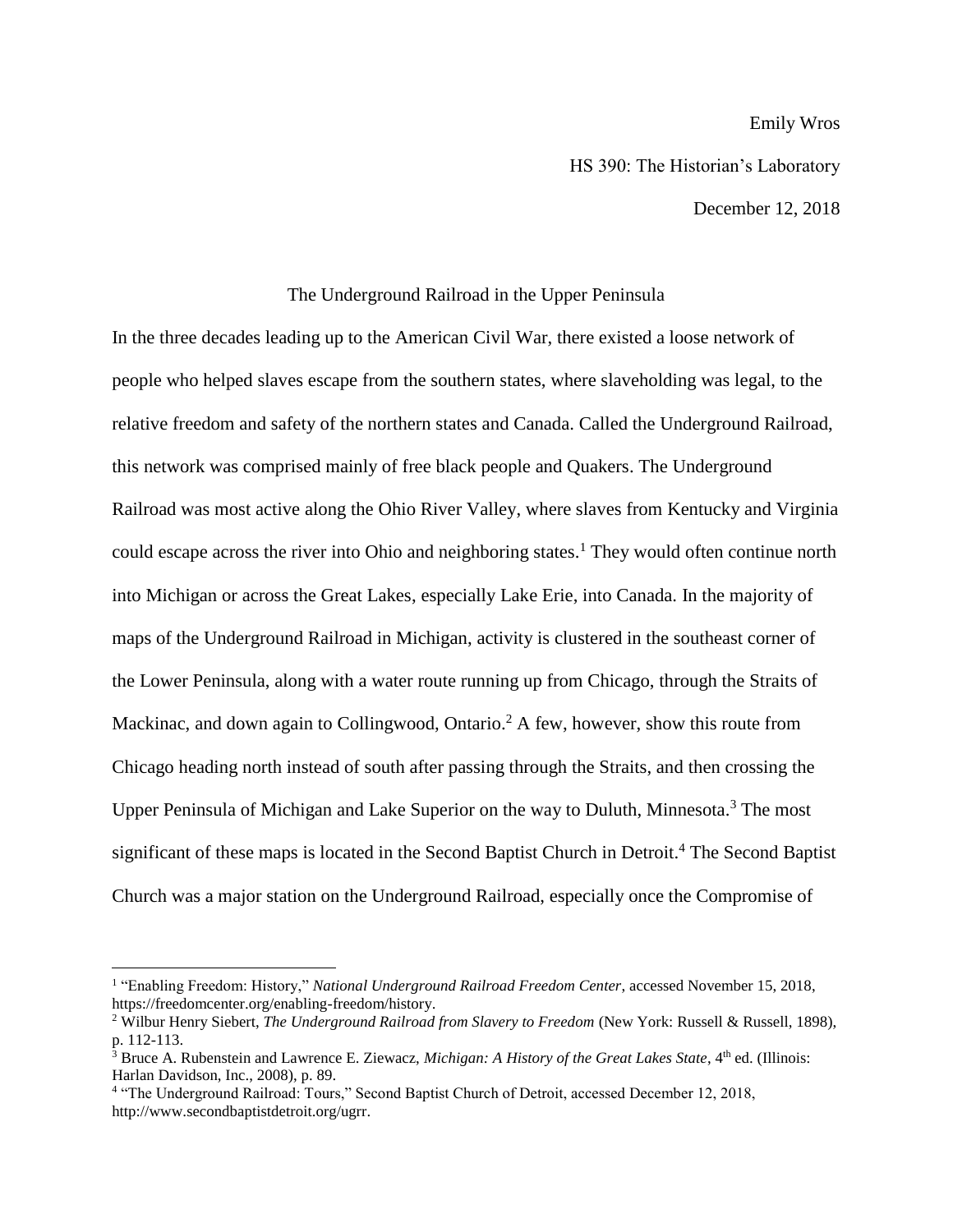1850 made it necessary for escaped slaves to cross over to Canada. However, historical evidence does not support the claim that the Underground Railroad was significantly present in the Upper Peninsula.

There is only one documented case of someone escaping from slavery making their way to the Upper Peninsula. In 1848, Noel Johnson, an escaped slave from Missouri, discovered copper deposits outside of Ontonagon, Michigan, while he was prospecting in the woods.<sup>5</sup> In one version of the story, Johnson, along with his wife Mary Ann and their infant son, first went to Cleveland, Ohio, where they sought help from the Quaker Cyrus Mendenhall. Mendenhall had mining interests in the Porcupine Mountains region of the Upper Peninsula, and he helped the family reach this isolated spot. When Johnson made his discovery, Mendenhall contacted the Missouri slaveholders who claimed ownership of the Johnson family and negotiated their freedom. Noel Johnson was then able to lay claim to the copper deposits, eventually selling the rights to the Mass Mining Company.<sup>6</sup> A local historian and journalist, Graham Jaehnig, has pieced together another version: instead of escaping with his family, Johnson was accompanied by an unnamed man, who also traveled to the Ontonagon area, and he met and married Mary Ann after he gained his freedom.<sup>7</sup> A brief note in the United States Geological Survey's online record about the Old Mass Mine states that "Cyrus Mendenhall bought Noel Johnson (discover—slave) freedom for 250\$ then paid Noel 18,000\$ for rights to mine his claim."<sup>8</sup> The details are debated, but there are enough verifiable facts to confirm that Johnson, and possibly one or two companions, escaped from slavery and sought safety in the Upper Peninsula with the

<sup>5</sup> Walter Romig, *Michigan Place Names* (Detroit: Wayne State University Press, 1986), p. 357.

<sup>6</sup> Marilyn Turk, "The Runaway Slave Who Found a Copper Mine," *Heroes, Heroines, and History*, August 22, 2015, https://www.hhhistory.com/2015/08/the-runaway-slave-who-found-copper-mine.html.

<sup>7</sup> Graham Jaehnig, research notes for an article run October 17, 2018 in *The Daily Mining Gazette*, from an email to the author, dated October 28, 2018.

<sup>8</sup> "Old Mass Mine," USGS: Science for a Changing World, accessed December 12, 2018, https://mrdata.usgs.gov/mrds/show-mrds.php?dep\_id=10080398.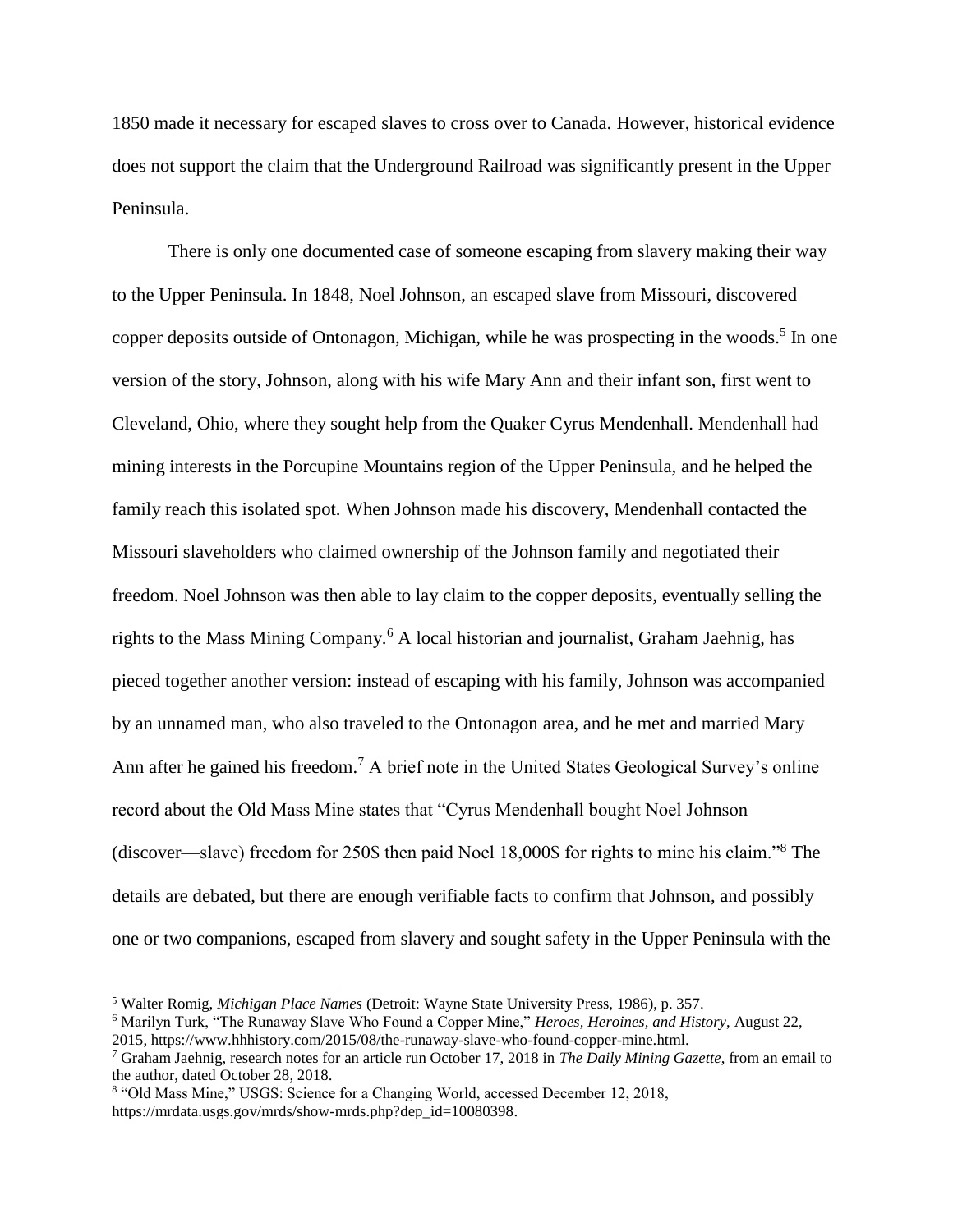help of Cyrus Mendenhall. There are no other documented cases. The only other named person was a man named Richard Kenney, who in 1860 was living in Munising, Michigan with his family. Along with being wealthy by local standards, he was rumored to be a runaway slave.<sup>9</sup> While there were other black people living in the Upper Peninsula at this time, some born free and some former slaves, there don't appear to be any further reports of people who were actively hiding.

However, people who don't want to be found are unlikely to advertise that they are hiding out, and everyone involved in the Underground Railroad was committing a crime, as Wilbur Siebert points out in his 1898 book *From Slavery to Freedom*:

It is not surprising, in the view of the Underground Railroad service, that extremely little in the way of contemporaneous documents has descended to us even across the short span of a generation or two… These sources of information are as valuable as they are rare: they would no doubt be more plentiful if the Fugitive Slave Law of 1850 had not created such consternation as to lead to the destruction of most of the telltale documents.<sup>10</sup>

So the question of how active the Underground Railroad was in the Upper Peninsula should be approached more indirectly. Cyrus Mendenhall helped at least one person escape from slavery; is it possible that he helped others? Born in Ohio in  $1810$ ,<sup>11</sup> Mendenhall first came to the Upper Peninsula as a trader with the American Fur Company in the  $1830s$  and  $1840s$ ,  $12$  and in 1843 he

<sup>9</sup> Betty DeRamus, *Forbidden Fruit: Love Stories from the Underground Railroad* (New York: Atria Books, 2005), p. 101.

 $10$  Siebert, p. 7.

<sup>&</sup>lt;sup>11</sup> Haverford College Alumni Association, *Biographical Catalogue of the Matriculates of Haverford College: together with lists of the members of college faculty and the managers, officers and recipients of honorary degrees, 1833-1922* (Philadelphia: Printed for the Alumni association, 1922),

https://archive.org/stream/biographicalcata22have/biographicalcata22have\_djvu.txt.

<sup>12</sup> *Congressional Series of United States Public Documents, Volume 378* (Washington D.C.: U.S. Government Printing Office, 1841),

https://books.google.com/books?id=x39HAQAAIAAJ&pg=PA73&lpg=PA73&dq=cyrus+mendenhall&source=bl& ots=5XDbEF8b8n&sig=HAtO5Wk44UifBskiWZLdsfEc8RU&hl=en&sa=X&ved=2ahUKEwi1sMiC3JrfAhXpqIM KHVLjCSE4FBDoATADegQIAxAB#v=onepage&q=cyrus%20mendenhall&f=false.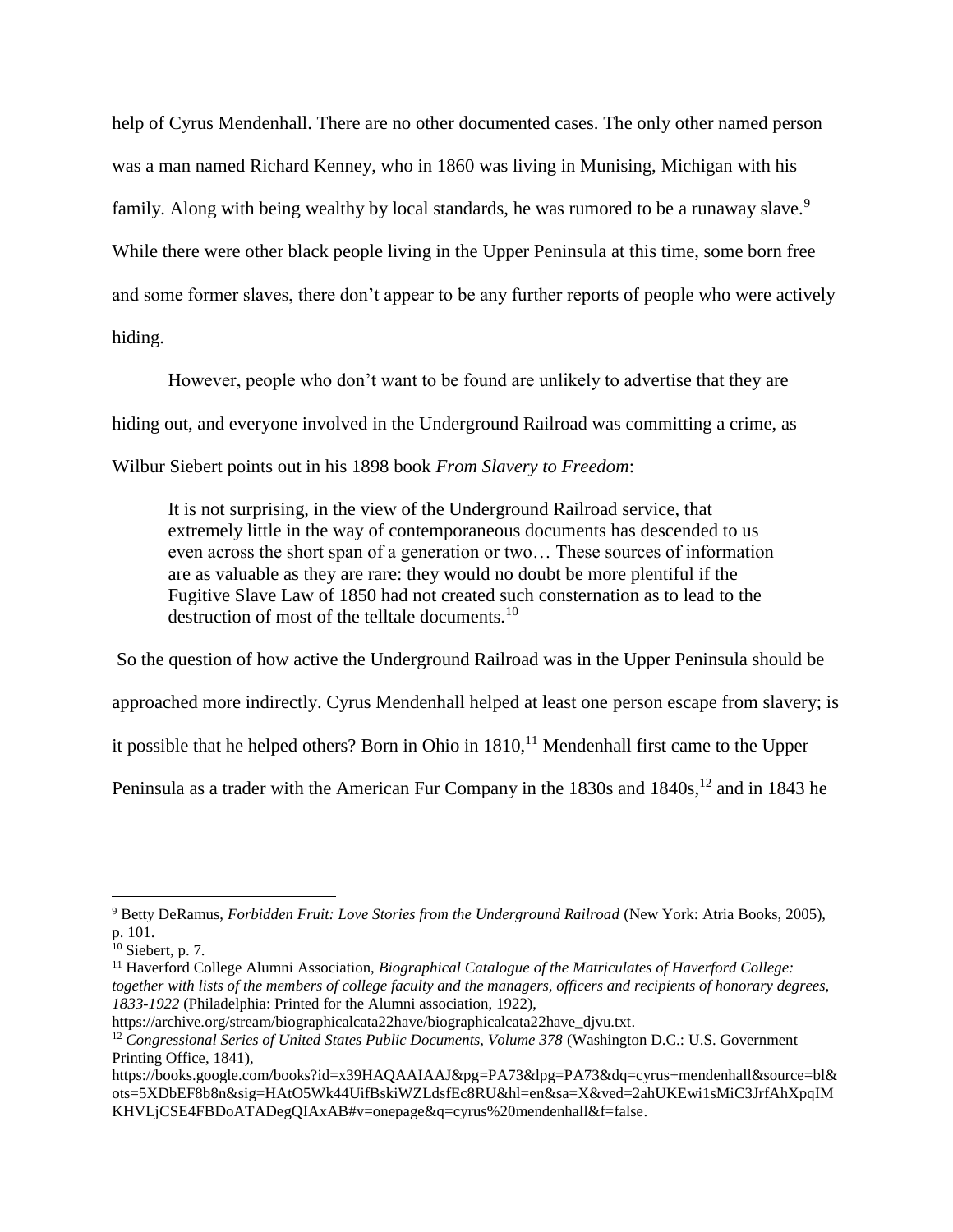was one of the original claimants for the right to explore and mine Isle Royale.<sup>13</sup> He was the managing owner of the schooner *Algonquin*, built in 1839 and portaged over the St. Mary's Falls for service in Lake Superior.<sup>14</sup> A Quaker associated with the Methodist Episcopal Mission Society, in 1850 he petitioned President Zachary Taylor against the removal of the Ojibwe of La Pointe, Wisconsin,<sup>15</sup> and in his later career in Ohio politics he advocated for more humane treatment of prisoners.<sup>16</sup> Mendenhall therefore had the means to seriously contribute to the Underground Railroad, and it is reasonable to assume that he had the desire. However, there doesn't appear to be more conclusive documentary evidence. No accounts of his relationship with Noel Johnson suggest that Mendenhall had helped anyone else, no obvious hints exist in his business records or in the records of the Algonquin, no journal has been found detailing further exploits. While likely willing to help if someone happened to come to his attention, Cyrus Mendenhall appears to have been primarily concerned with his business interests and with the Native American tribes of Upper Michigan and Wisconsin.

But Mendenhall was not the only person in the Upper Peninsula, and it is possible that there were others sympathetic to escaping slaves. The people most likely to help were free black people. Even aside from naturally feeling for their fellow man and not wanting much to do with slavecatchers, who sometimes didn't care if they brought back the right person, escaping slaves were more likely to approach free blacks for help. The established Underground Railroad only helped about one percent of the people who escaped from enslavement in the American South.<sup>17</sup>

<sup>&</sup>lt;sup>13</sup> Pat Martin, "Mining on Minong: Copper Mining on Isle Royale," Michigan History (May/June 1990): 19-25, http://www.industrialarchaeology.net/IAWeb/pmartin/images/MartinIsleRoyale.pdf.

<sup>14</sup> "Algonquin (Schooner), 1 Nov 1839," *Maritime History of the Great Lakes*, accessed December 12, 2018, http://images.maritimehistoryofthegreatlakes.ca/36492/data

<sup>&</sup>lt;sup>15</sup> "United States Bureau of Indian Affairs Documents," *Wisconsin Historical Society*, accessed December 12, 2018, http://content.wisconsinhistory.org/cdm/ref/collection/tp/id/62211.

<sup>&</sup>lt;sup>16</sup> Haverford College of Alumni Association.

<sup>17</sup> Valerie Bradley-Holliday, *Northern Roots: African Descended Pioneers in the Upper Peninsula of Michigan* (United States: Xlibris Corporation (self-published), 2009), p. 20.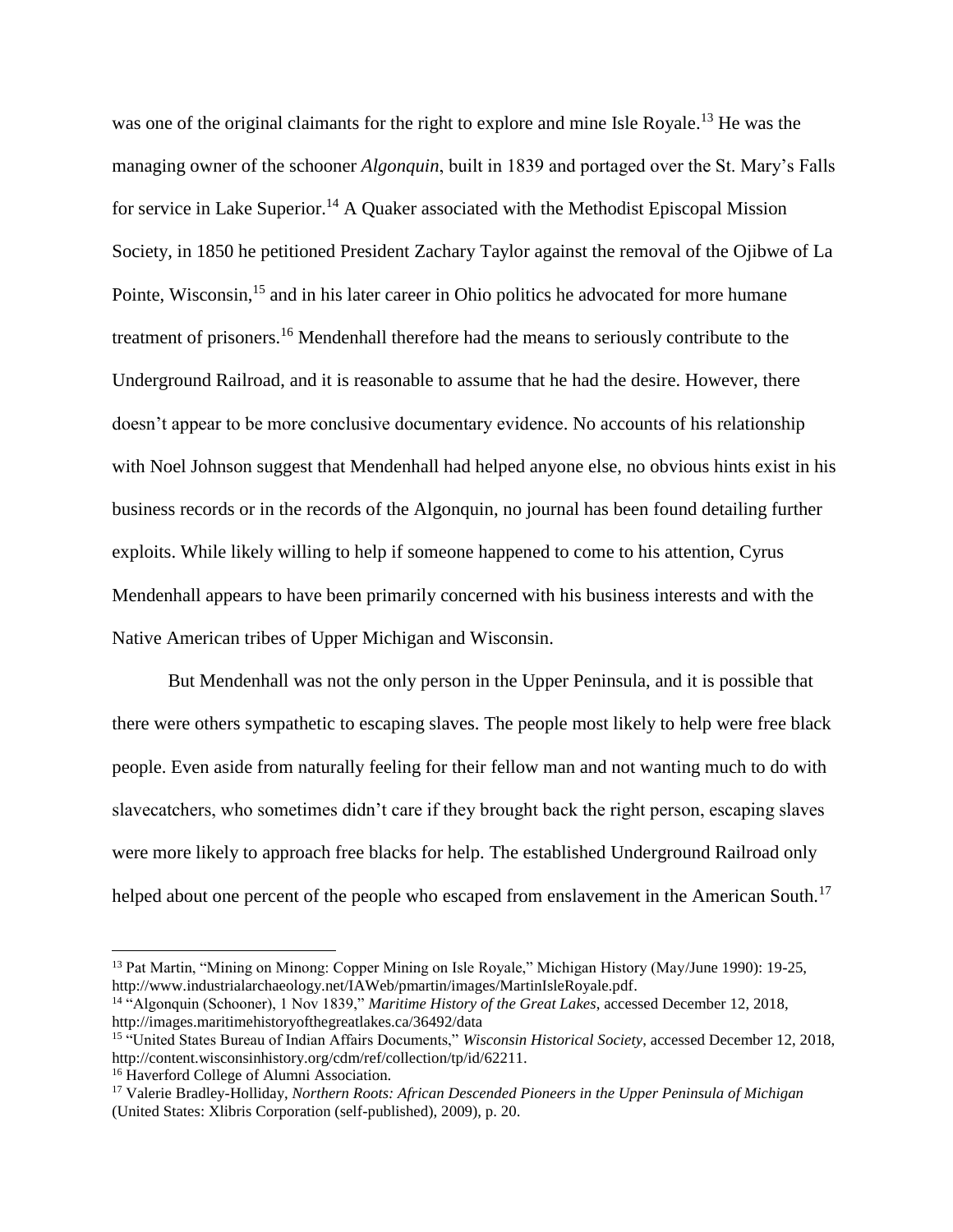Slaves were intentionally discouraged from communicating with each other and with outsiders. Once they had gotten away, they were unlikely to know which white people were safe, and may have been unwilling to associate with any white person. It was also easier for them to blend in with established black communities.

There were few black people living in the Upper Peninsula in the decades leading up to the Civil War. From an article from the Archives of Michigan Technological University in Houghton:

Though a slave receipt was found in the archives collections, as far as can be established reliably, all African Americans who came to the Keweenaw, even before 1865, had either been freed previously or were born free. According to a census summary published in the *Portage Lake Mining Gazette* from February 21, 1863, there were 37 "free colored" men, and 25 "free colored" women in Houghton County in 1860, when it still included Keweenaw and Baraga Counties, out of a total population of 18,468 in the same area, meaning  $\sim 0.3\%$  were black.<sup>18</sup>

More generous estimates put the number of African Americans in the Upper Peninsula at around

.89 percent, a smaller proportion than what was found in  $1990$ ,<sup>19</sup> and much smaller than the

estimated 14.1 percent nationwide.<sup>20</sup> The Upper Peninsula was difficult to reach, but with such a

low population in general, and an even lower population of African descent, it would not have

been possible to go unnoticed.

On the other hand, external communication was poor, people in rural areas traditionally

dislike talking to outsiders, and it was prohibitively difficult to check anyone's story. The Upper

Peninsula, especially the northern shore, was difficult to reach until the opening of the Soo Locks

<sup>18</sup> "Early Mining Era (1850s to 1920)," *Black Voices in the Copper Country*, accessed November 16, 2018, http://blackvoices.lib.mtu.edu/community.html.

<sup>19</sup> DeRamus, p. 107.

<sup>&</sup>lt;sup>20</sup> Campbell Gibson and Kay Jung, "Historical Census Statistics on Population Totals by Race, 1790 to 1990, and By Hispanic Origin, 1970 to 1990, for the United States, Regions, Divisions, and States," *U.S. Census Bureau*, September 2002,

https://web.archive.org/web/20141224151538/http://www.census.gov/population/www/documentation/twps0056/tw ps0056.html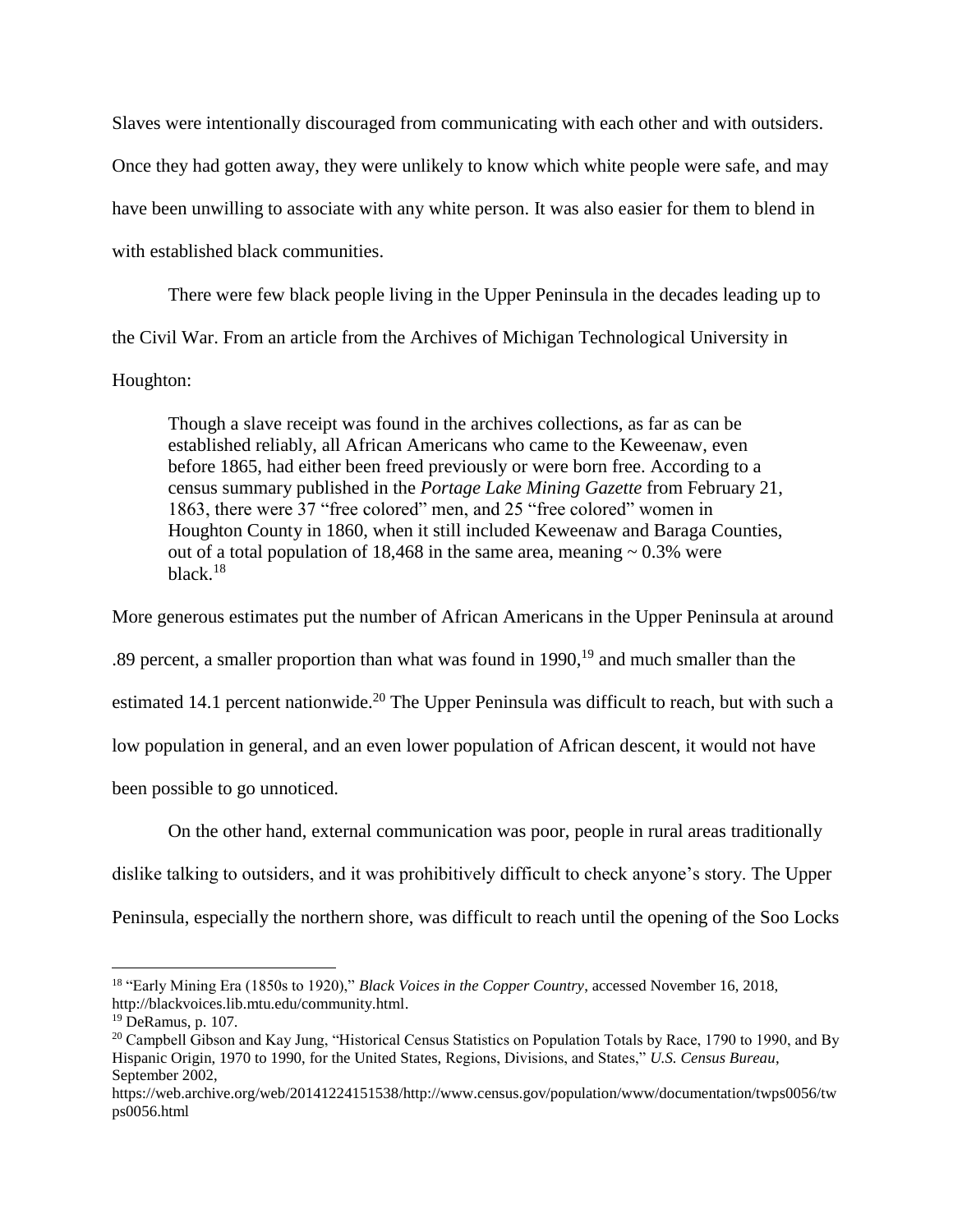in 1855 allowed ships to travel from Lake Huron to Lake Superior. Prior to 1855 everything had to be portaged around the St. Mary's River Falls, including Cyrus Mendenhall's *Algonquin*. There were no roads or railroads until after the Civil War began and the rising value of copper, iron, and lumber made infrastructure investments a priority. Until then, travel was by foot, by dogsled, or by boat. This would seem to make the Upper Peninsula an ideal place to hide from slavecatchers. It was hard to get news of what was happening there, Michigan had laws enacted to counteract the Compromise of 1850; it was hard to get in and it would have been even harder to get out with a captive in tow. Slavecatchers were usually motivated by profit, and there were easier targets. There were also easier destinations. Canada would have been a more practical end point for any hypothetical freedom seekers; anyone crossing from Lake Huron to Lake Superior would have been a stone's throw away from Ontario.

Not all practical considerations are shown on a map. Though it was not a slave society, Canada was not entirely friendly towards people of African descent. It is also possible that escaped slaves made personal connections or found work they liked on their journey, or individuals may have been more comfortable constantly on the move. They often found work on the docks along the Great Lakes. Loading and unloading ships in the mid-nineteenth century was tedious and back-breaking: grain, for example, had to be shoveled into baskets that were then hoisted out of the hold. It was low-paying and intermittent work, and it was not unusual for cargo ships to exchange passage for help with the loading and unloading. Ships that transported stone from quarries in Amhertsburg, Ontario to Detroit and then to Sault Ste. Marie for building the canal were often owned and operated by black Canadians, and they ferried many people to freedom.<sup>21</sup> There were sympathetic owners, captains, and crews of shipping vessels from Racine,

<sup>21</sup> Kathy Warnes, "The Downriver Underground Railroad," *Meandering Michigan History*, accessed December 12, 2018, https://meanderingmichiganhistory.weebly.com/the-downriver-underground-railroad.html.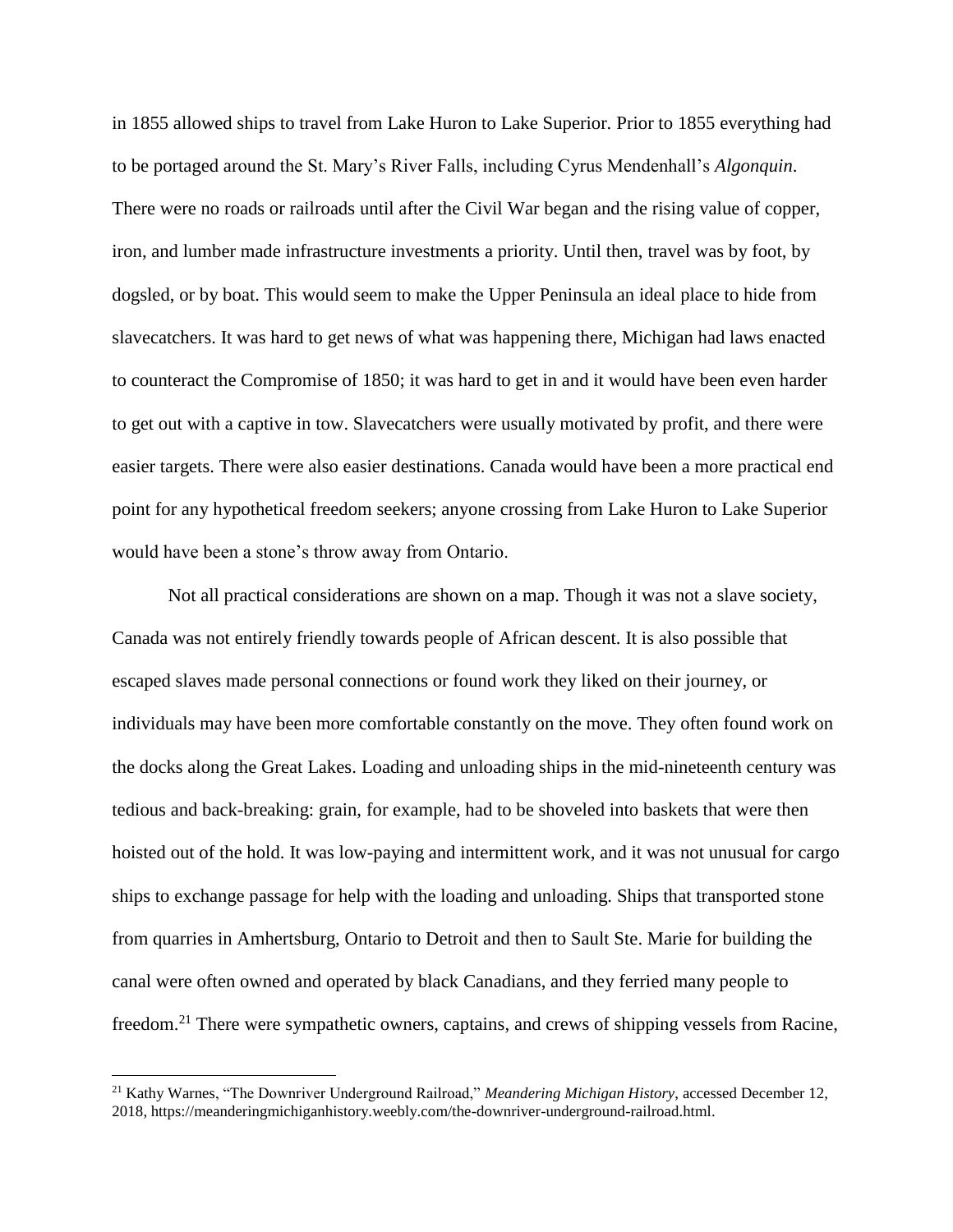Wisconsin to Buffalo, New York.<sup>22</sup> It is reasonable that some people would prefer to stay with a friendly crew than to stop in Canada, and when the shipping season closed in November or December at least one set of deck hands preferred to remain in the Upper Peninsula rather than return to Detroit. An excerpt from the 1859 journal of Captain John G. Parker mentions that the deck hands of the boat he was piloting, the steamer *Burlington*, were African American. It was the last trip of the season, and when they arrived in Ontonagon "the deck hands went to work chopping wood for the Minesota Mine."<sup>23</sup> Parker remained in Ontonagon, and the rest of the crew, went overland back to Detroit. When the weather had first pushed them further west to Wisconsin, the deck hands' plan had been to walk to Superior to find work for the winter. Neither place is an especially pleasant location to spend several months chopping wood; Parker does not mention anyone's motivations for staying or leaving.

Superior is adjacent to Duluth, Minnesota, the purported end of the Underground Railroad route that ran from Chicago through Sault Ste. Marie and the Upper Peninsula. In the 1850s there were eleven black residents of Duluth, most of them in the same family,  $24$  which would point to it not being a preferred stop on the road to freedom. There is no reference to the Underground Railroad in local histories, or to a significant African American presence in the Minnesota or northern Wisconsin extraction industries of the nineteenth century. There is Captain Parker's brief mention of deck hands thinking about spending the winter there, and not much else.

<sup>22</sup> Siebert, p. 82-83.

<sup>23</sup> James K. Jamison, *This Ontonagon Country: The Story of an American Frontier, Copper Country Edition* (Calumet: Roy W. Drier, 1965), p. 120.

<sup>24</sup> Tony Dierckins and Maryanne C. Norton, "African Americans in Duluth," *Lost Duluth: Landmarks, Buildings, Homes and the Neighborhoods in Which They Stood* (Duluth: Zenith City Press, 2012), http://zenithcity.com/archive/duluth-history/african-americans-in-duluth/.